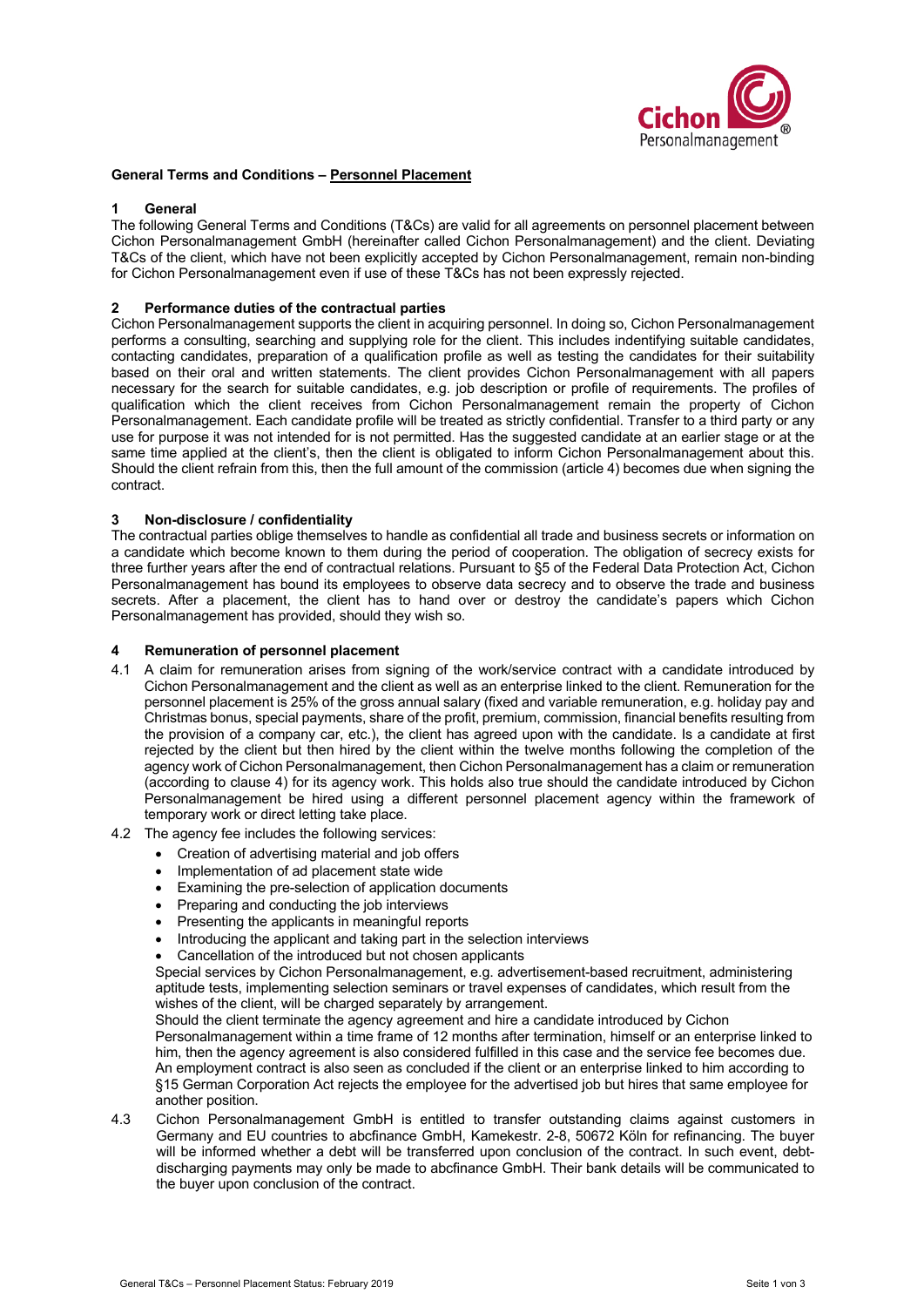

### **5 Agency agreement**

The agency agreement is considered over and fulfilled if employment has come into effect between the client or an enterprise linked to him in the sense of §15 German Corporation Act and the candidate introduced by Cichon Personalmanagement.

The agency agreement terminates furthermore by cancellation. It can be cancelled by either contractual side in writing with a notice period of 4 weeks.

The costs incurred up to the effective date of the termination subject to clause 4 (special benefits) – so long as they have been induced before receipt of termination – as well as any service fees are to be paid.

In case of termination, agency fees subject to clause 4 become due if, based on the work of Cichon Personalmanagement, employment enters into effect.

Cichon Personalmanagement is entitled to demand ample information from the client about whether he or an enterprise linked to him has entered into any work contract with the candidate introduced by Cichon Personalmanagement under their agency agreement.

Furthermore, the client is obligated to supply Cichon Personalmanagement with the data necessary for invoicing. Should the client not meet this obligation, then Cichon Personalmanagement is entitled to send an invoice based on the estimated salary.

# **6 Terms of payment**

All amounts are charged with the in each case current value added tax (VAT). Invoices are to be paid without any deductions within eight days after receipt. The claim of remuneration for agency work according to clause 4 is due immediately when signing the work/service contract.

# **7 Setoff or right of retention**

Setoff or a right of retention can only be claimed if the corresponding counterclaims are undisputed or have legal force.

# **8 Liability**

- 8.1 The services of Cichon Personalmanagement regarding personnel placement do not release the client from checking the suitability of the employee. The client holds the sole responsibility for the choice he has made when signing the work contract with the candidate.
- 8.2 Liability of Cichon Personalmanagement for compensation for damages, regardless of legal grounds, in particular due to impossibility, default, defective or incorrect deliveries, breach of contract, infringement of duties during contract negotiations and/or tort, insofar as it is at fault in all cases, shall be restricted in accordance to this clause 8.
- 8.3 The limitations in this number 8 shall not apply for Cichon Personalmanagement's liability on account of intentional conduct and gross negligence, for guaranteed characteristics, on account of injury to life, limb or health.
- 8.4 Cichon Personalmanagement is not liable –subject to the previous clause 8.3- in case of minor negligence by its management bodies, legal representatives, employees and other vicarious agents, insofar as it does not concern a breach of duties which are significant for the agreement. Essential contractual obligations shall be obligations for conscientiously examining the applicant's papers as well as information requirements, which shall facilitate the client's choice or the protection of life and limb of personnel of the client or any third party or the property of the client from serious damage.
- 8.5 Insofar as Cichon Personalmanagement is liable according to the previous parts of this clause, this liability is limited to damages, Cichon Personalmanagement foresaw as possible consequences of an infringement of contract during conclusion of the contract or should have foreseen taking into consideration the circumstances known to it or which it should have known, applying due diligence. Indirect or consequential damage shall also only be eligible for compensation to the extent to which such damages may typically be expected when signing the contract.
- 8.6 The aforementioned exclusions and limitations of liability apply to the same extent to the benefit of the management bodies, lawful representatives, employees and other agents of Cichon Personalmanagement.

### **9 Jurisdiction and place of fulfilment**

Place of fulfilment is the registered office of Cichon Personalmanagement. As jurisdiction Viersen is agreed upon. This is valid for all disputes arising from the agreement, including document, bill of exchange and cheque proceedings. Cichon Personalmanagement is also entitled to pursue legal actions at the client's headquarters.

### **10 Final clauses**

Should any part of these terms and conditions be or become incomplete, invalid, void or unenforceable or these terms and conditions contain an omission, then this shall not affect the validity of the remaining clauses. Both contractual parties are obligated to agree, instead of the invalid or impractical clause, such a clause which comes as close as possible to that which was originally intended in its economic and legal intention. Oral amendments